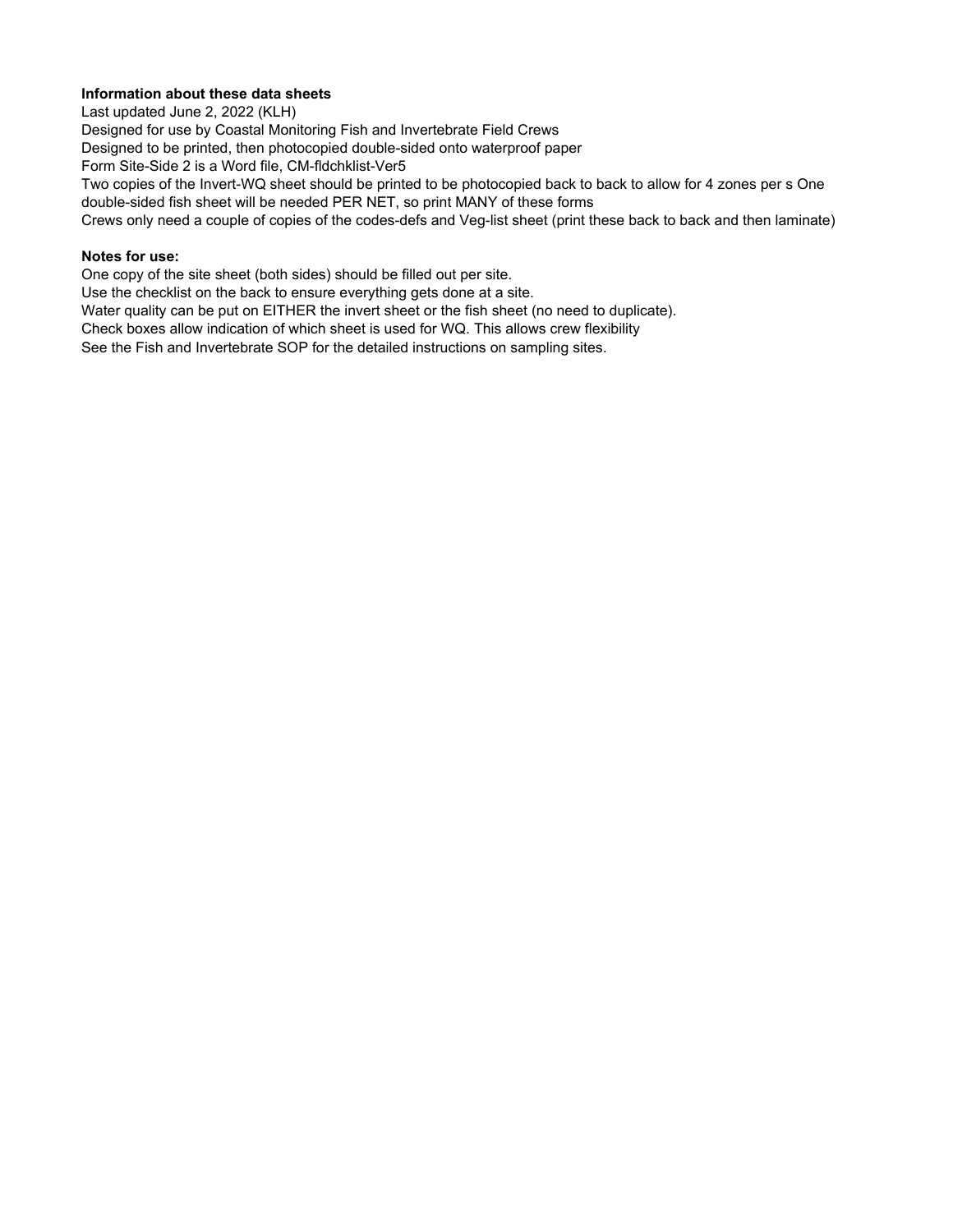| <b>Site Overview</b>                                             |                                                        |                                                                                                   |                        |                         | Datasheet version: 3                    |
|------------------------------------------------------------------|--------------------------------------------------------|---------------------------------------------------------------------------------------------------|------------------------|-------------------------|-----------------------------------------|
| Site ID:                                                         |                                                        | Site name (optional):                                                                             | Crew code:             |                         | Sampling type: New                      |
| Sample Date:                                                     |                                                        |                                                                                                   | Crew chief name:       |                         | Finishing incomplete site               |
| <b>Shoreline</b>                                                 |                                                        |                                                                                                   |                        |                         |                                         |
| <b>Shoreline Structure</b>                                       | % of site                                              | Landcover near shore                                                                              | % of site              | Photo #s                |                                         |
| 1. Sand Beach                                                    |                                                        | 1. Low Density Resid.                                                                             |                        |                         | <b>GPS Unit No.:</b>                    |
| 2. Rocky Shoreline                                               |                                                        | 2. High Density Resid.                                                                            |                        |                         |                                         |
| 3. Cliff                                                         |                                                        | 3. Commercial/Indust                                                                              |                        |                         | Boat launch waypoint:                   |
| 4. RipRap                                                        |                                                        | 4. Ag                                                                                             |                        |                         |                                         |
| 5. Vegetated Bank                                                |                                                        | 5. Upland forest                                                                                  |                        |                         | Boat launch lat:                        |
| 6. Muddy Bank                                                    |                                                        | 6. Forested wetland                                                                               |                        |                         | Boat launch long:                       |
| 7. Marsh                                                         |                                                        | 7. Marsh                                                                                          |                        |                         |                                         |
| 8. Other                                                         |                                                        | 8. Stream                                                                                         |                        |                         | Camera ID:                              |
|                                                                  |                                                        | 9. Other                                                                                          |                        |                         |                                         |
| <b>Site morphometry &amp; connectivity</b>                       |                                                        | Can't see land (e.g., cliff, hill)                                                                |                        |                         |                                         |
|                                                                  |                                                        |                                                                                                   |                        |                         | Sketch cross-section of riverine sites  |
| Braiding Index (riverine wtland only; select only one)           |                                                        |                                                                                                   |                        |                         |                                         |
| channelized river<br>0                                           |                                                        |                                                                                                   |                        |                         |                                         |
| unchannelized river, no meanders<br>1                            |                                                        |                                                                                                   |                        |                         |                                         |
| $\overline{2}$<br>moderate meanders, no braiding                 |                                                        |                                                                                                   |                        |                         |                                         |
| 3                                                                | multiple channels; no permanent vegetation             |                                                                                                   |                        |                         |                                         |
| 4                                                                | multiple channels with permanent vegetation            |                                                                                                   |                        |                         |                                         |
|                                                                  |                                                        |                                                                                                   |                        |                         |                                         |
| Hydrologic connection to lake (select only one)                  |                                                        |                                                                                                   |                        |                         |                                         |
| strictly riverine connection to lake<br>0                        |                                                        |                                                                                                   |                        |                         |                                         |
| $\mathbf{1}$                                                     | fully exposed to deep water portion of lake            |                                                                                                   |                        |                         |                                         |
| 2                                                                |                                                        | fully exposed, but partially protected from direct wave action (e.g., submerged bar)              |                        |                         |                                         |
| 3                                                                |                                                        | partially protected by sand bar, reef; opening is a large river                                   |                        |                         |                                         |
| 4                                                                |                                                        | partially protected by sand bar, reef; opening is a small stream                                  |                        |                         |                                         |
| 5                                                                |                                                        | fully separated from lake, but seasonal inundation possible                                       |                        |                         |                                         |
| 6                                                                |                                                        | fully separated from lake by permanent sand bar, dune, dyke (why sample?)                         |                        |                         |                                         |
|                                                                  |                                                        |                                                                                                   |                        |                         |                                         |
| Water level (select as many as necessary)                        | Water level stabilized by dyke (why sample?)           |                                                                                                   |                        |                         |                                         |
| 1<br>2                                                           | Hydrology influenced by culvert, road                  |                                                                                                   |                        |                         |                                         |
| 3                                                                |                                                        | Evidence of recent water level change (e.g., artificial dyke pumping)                             |                        |                         |                                         |
| 4                                                                | Evidence of long-term water level change (lake level)  |                                                                                                   |                        |                         |                                         |
| 5                                                                | Weather-related current (onshore wind inducing seiche) |                                                                                                   |                        |                         |                                         |
| 6<br>Water level change not observed                             |                                                        |                                                                                                   |                        |                         |                                         |
| WL comment:                                                      |                                                        |                                                                                                   |                        |                         |                                         |
| <b>Habitat Structure</b>                                         |                                                        |                                                                                                   |                        |                         |                                         |
| Habitat Types (at scale of the entire wetland polygon)           |                                                        |                                                                                                   | (circle all present)   |                         |                                         |
| riprap                                                           |                                                        | shallow emergent (shrubby)                                                                        |                        |                         | shallow emergent (herbaceous)           |
| bedrock                                                          |                                                        | floating leaf                                                                                     |                        | submergent              |                                         |
| boulder                                                          |                                                        | open water                                                                                        |                        | undercut bank           |                                         |
| cobble                                                           |                                                        | riverine / erosional                                                                              |                        | riverine / depositional |                                         |
| sand                                                             |                                                        | wet meadow                                                                                        |                        |                         | muddy / unvegetated shoreline           |
| organic detritus                                                 |                                                        | island                                                                                            |                        | hummock                 |                                         |
| muck                                                             |                                                        |                                                                                                   |                        | bog mat                 |                                         |
| Vegetation Zone Structure (choose only one)                      |                                                        |                                                                                                   |                        |                         |                                         |
| no vegetation<br>1                                               |                                                        |                                                                                                   |                        |                         |                                         |
| $\overline{2}$<br>zones by depth                                 |                                                        |                                                                                                   |                        |                         |                                         |
| 3                                                                |                                                        | uniform distribution (e.g., single-species stand or even distribution of taxa all mixed together) |                        |                         |                                         |
| 4                                                                |                                                        | patchwork mosaic (e.g., patches of cattail, bulrush, SAV, etc)                                    |                        |                         |                                         |
| Disturbance (circle all present in site or within 250 m of site) |                                                        |                                                                                                   |                        |                         |                                         |
| RipRap                                                           | Sewage Discharge                                       |                                                                                                   | <b>Water Diversion</b> |                         | Boat channels (#):                      |
| Dredging (#)                                                     | <b>Industrial Discharge</b>                            |                                                                                                   | Channelization         |                         | Mowing/veg removal (% of site):         |
| Marina                                                           | Rec. docks (#):                                        |                                                                                                   | Ship docks (#):        |                         | Shoreline Modification (describe below) |
| Shoreline modifications (describe):                              |                                                        |                                                                                                   |                        |                         |                                         |
|                                                                  |                                                        |                                                                                                   |                        |                         |                                         |
| Recreational activities:                                         | swimming                                               | sailing<br>fishing                                                                                | motor-boating          | <b>PWC</b>              |                                         |
| Pollution:<br><b>Public Litter</b>                               | <b>Commercial Refuse</b><br>Large Equipment            | Petroleum<br><b>Household Appliances</b>                                                          | Sewege                 |                         |                                         |

Evidence and location of other disturbance (incl. natural disturbance such as beaver, carp, muskrat) :

**Site not sampleable for bugs or fish because….**

Acceptable reasons: no access, wetland no longer exists, water too deep/shallow, vegetation too dense (name it). Please describe below.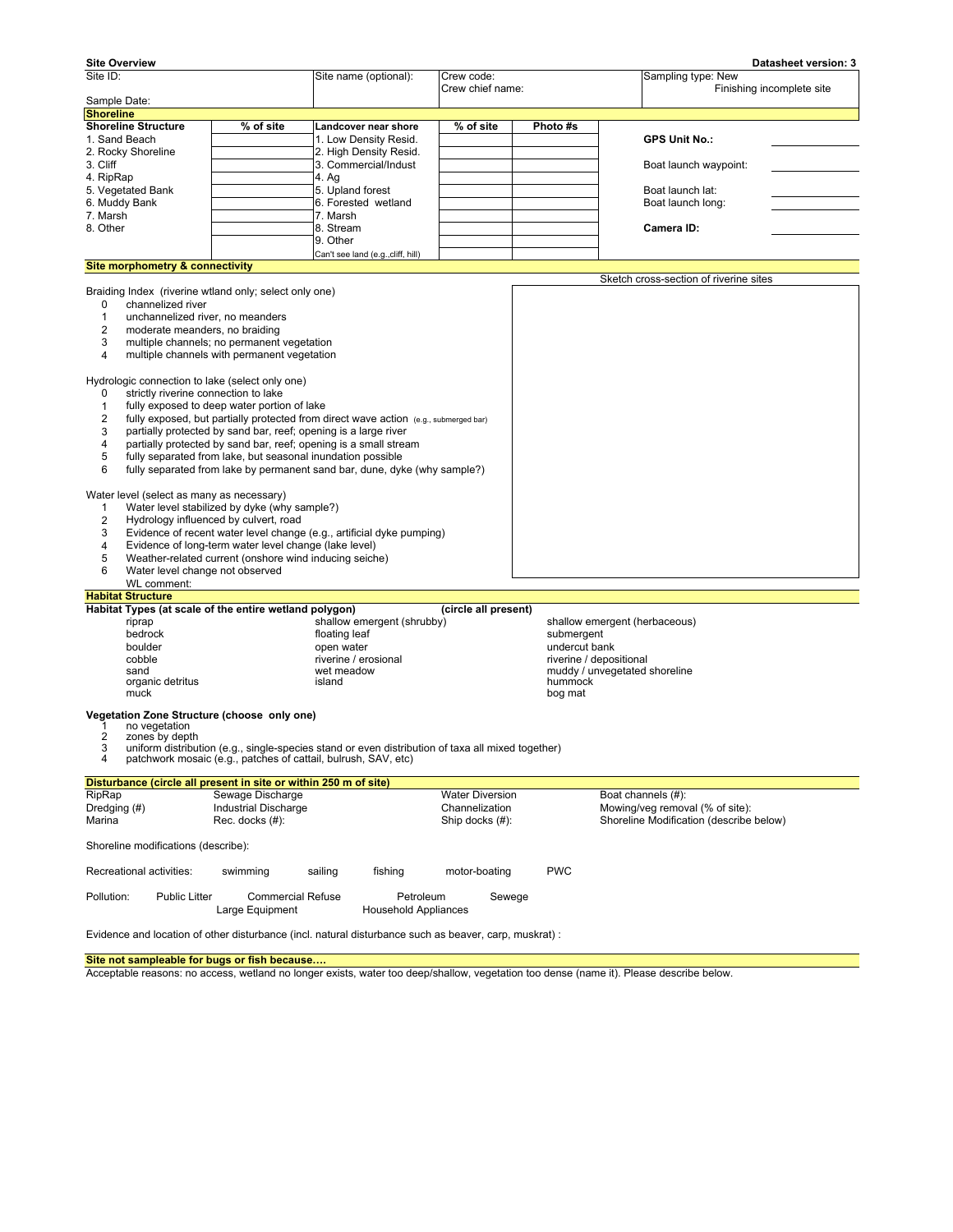| Version 2<br>Site ID:                                                                                 | Site Name:                                                             | Date:                                              |                                   |  |  |  |  |  |  |  |
|-------------------------------------------------------------------------------------------------------|------------------------------------------------------------------------|----------------------------------------------------|-----------------------------------|--|--|--|--|--|--|--|
| <b>Pre-launch Checklist:</b>                                                                          |                                                                        | Download GPS points<br>Ц                           |                                   |  |  |  |  |  |  |  |
| $\Box$ Calibrate meters                                                                               | (signature)                                                            | Download site information<br>□                     |                                   |  |  |  |  |  |  |  |
| Notify DNR, others for sampling permission                                                            |                                                                        | Upload GPS points to NRRI<br>$\Box$                |                                   |  |  |  |  |  |  |  |
| Nets intact, no holes<br>0                                                                            |                                                                        | Update site information in site database<br>$\Box$ |                                   |  |  |  |  |  |  |  |
| <b>Crew names:</b>                                                                                    |                                                                        |                                                    |                                   |  |  |  |  |  |  |  |
| <b>Field crew chief:</b>                                                                              |                                                                        |                                                    |                                   |  |  |  |  |  |  |  |
| Weather: Dry Damp/Haze/Fog Drizzle Rain                                                               | Air Temp (F):                                                          | % Cloud Cover:                                     | Wind: onshore offshore alongshore |  |  |  |  |  |  |  |
| Past 24 hr weather notes:                                                                             |                                                                        |                                                    |                                   |  |  |  |  |  |  |  |
| Seiche Evidence: onshore offshore                                                                     | none                                                                   |                                                    |                                   |  |  |  |  |  |  |  |
| Important reminders about this site:                                                                  |                                                                        |                                                    |                                   |  |  |  |  |  |  |  |
|                                                                                                       |                                                                        |                                                    |                                   |  |  |  |  |  |  |  |
|                                                                                                       |                                                                        |                                                    |                                   |  |  |  |  |  |  |  |
|                                                                                                       |                                                                        |                                                    |                                   |  |  |  |  |  |  |  |
| Site characterization form                                                                            | <b>Invertebrate forms</b>                                              | <b>Fish forms</b>                                  | <b>Water Quality</b>              |  |  |  |  |  |  |  |
|                                                                                                       | Zones sampled (list):                                                  | Number of nets per zone:                           | Zones sampled (list):             |  |  |  |  |  |  |  |
| Photos of site<br>ш<br>Sketch of riverine site                                                        | Zone:                                                                  | Zone:                                              | Zone:                             |  |  |  |  |  |  |  |
| ⊔<br>Boat launch GPS waypoint                                                                         | Zone:<br>$\Box$                                                        | Zone:                                              | Zone:<br>□                        |  |  |  |  |  |  |  |
|                                                                                                       | Zone:<br>$\Box$                                                        | Zone:                                              | Zone:<br>□                        |  |  |  |  |  |  |  |
|                                                                                                       | Zone:<br>$\Box$                                                        | Zone:                                              | Zone:<br>$\Box$                   |  |  |  |  |  |  |  |
|                                                                                                       |                                                                        |                                                    | In Situ WQ samples by:            |  |  |  |  |  |  |  |
|                                                                                                       | Samples labeled<br>ப                                                   | Fish length & anomalies<br>⊔                       | Zone<br>◻                         |  |  |  |  |  |  |  |
|                                                                                                       | Sediment characterization<br>□                                         | Unidentified fish preserved &<br>□                 | Replicate<br>$\Box$               |  |  |  |  |  |  |  |
|                                                                                                       | Water depth<br>◻                                                       | labeled                                            |                                   |  |  |  |  |  |  |  |
| <b>Overall site info</b>                                                                              | <b>Invertebrate Habitat</b>                                            | <b>Fyke net habitat</b>                            |                                   |  |  |  |  |  |  |  |
| Shoreline & landcover<br>□                                                                            | Plant quadrats<br>$\Box$                                               | Plant quadrats<br>$\Box$                           | $\Box$                            |  |  |  |  |  |  |  |
| Site morphometry/hydrology<br>$\Box$                                                                  | Secchi depth/turbidity tube<br>$\Box$                                  | Secchi depth/turbidity tube<br>□                   |                                   |  |  |  |  |  |  |  |
| Habitat & vegetation patches<br>$\Box$                                                                | Sediment characterization<br>$\Box$                                    | Sediment characterization<br>□                     |                                   |  |  |  |  |  |  |  |
| Disturbance and pollution                                                                             | $\Box$                                                                 | □                                                  |                                   |  |  |  |  |  |  |  |
| $\Box$ River cross-section sketch                                                                     |                                                                        |                                                    |                                   |  |  |  |  |  |  |  |
|                                                                                                       |                                                                        |                                                    |                                   |  |  |  |  |  |  |  |
|                                                                                                       | Notes: List broken equipment, supplies needed, notes for the next crew |                                                    |                                   |  |  |  |  |  |  |  |
|                                                                                                       |                                                                        |                                                    |                                   |  |  |  |  |  |  |  |
|                                                                                                       |                                                                        |                                                    |                                   |  |  |  |  |  |  |  |
|                                                                                                       |                                                                        |                                                    |                                   |  |  |  |  |  |  |  |
| (field crew chief signature)<br>I verify that the datasheets for this site are complete and accurate: |                                                                        |                                                    |                                   |  |  |  |  |  |  |  |
|                                                                                                       |                                                                        |                                                    |                                   |  |  |  |  |  |  |  |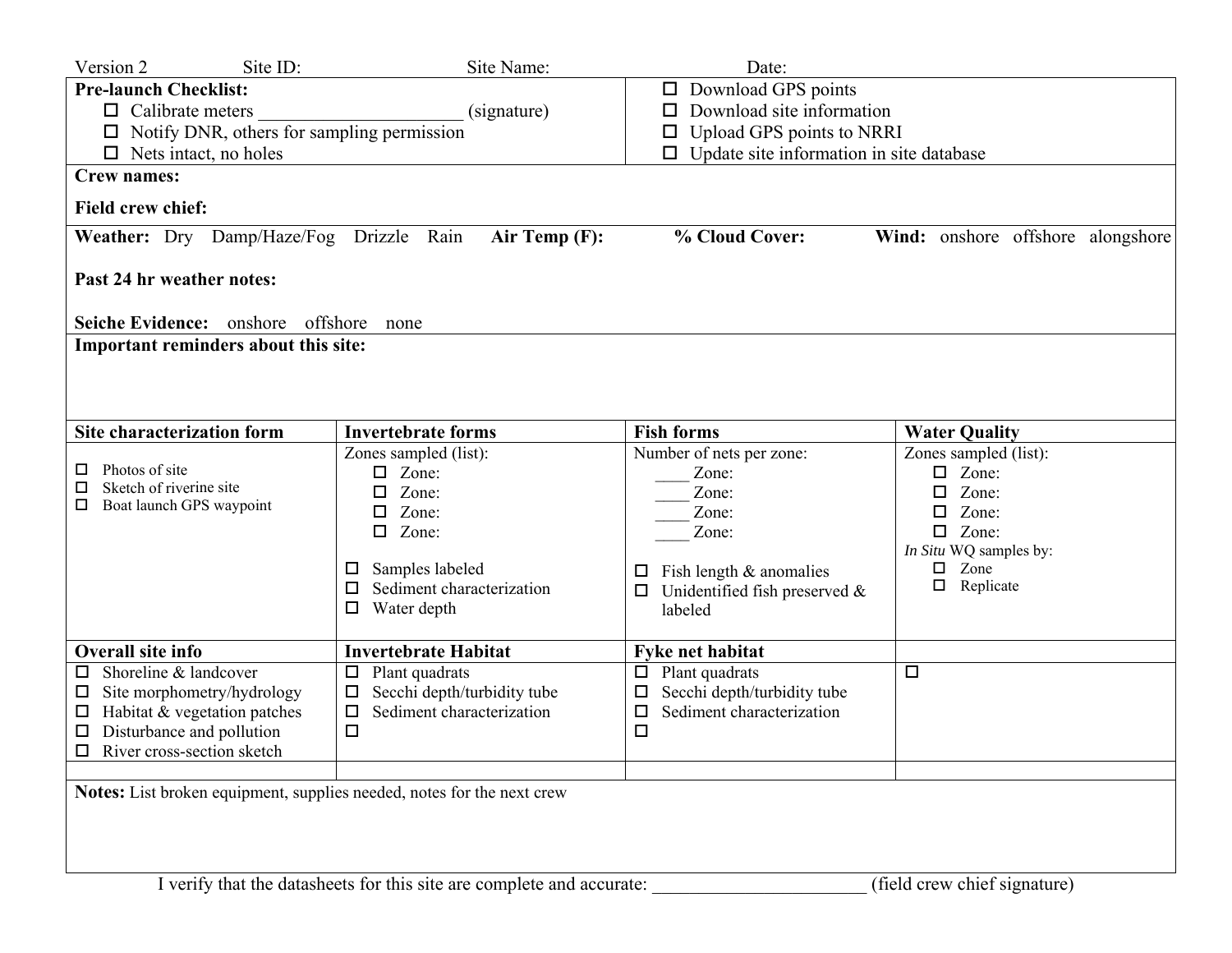|                                                                   | Macroinvertebrate / Water Quality Field Data Sheet |              |            |     |      |     |                                   |     |      |     | Crew code: |     |  |  |  |  |  |
|-------------------------------------------------------------------|----------------------------------------------------|--------------|------------|-----|------|-----|-----------------------------------|-----|------|-----|------------|-----|--|--|--|--|--|
| Site ID:                                                          |                                                    | Crew leader: |            |     |      |     |                                   |     |      |     |            |     |  |  |  |  |  |
| Date:                                                             |                                                    |              |            |     |      |     | Signature:                        |     |      |     |            |     |  |  |  |  |  |
| <b>Sheet</b><br>of<br>for site                                    |                                                    |              |            |     |      |     |                                   |     |      |     |            |     |  |  |  |  |  |
|                                                                   |                                                    |              | Camera ID: |     |      |     | Finishing incomplete site (check) |     |      |     |            |     |  |  |  |  |  |
| Zone name (veg type)<br>Start/end time                            |                                                    |              |            |     |      |     |                                   |     |      |     |            |     |  |  |  |  |  |
|                                                                   |                                                    |              |            |     |      |     |                                   |     |      |     |            |     |  |  |  |  |  |
| Zone contiguous or patches?                                       |                                                    |              |            |     |      |     |                                   |     |      |     |            |     |  |  |  |  |  |
| Zone or patch size (m x m)                                        |                                                    |              |            |     |      |     |                                   |     |      |     |            |     |  |  |  |  |  |
| Photos of zone                                                    |                                                    |              |            |     |      |     |                                   |     |      |     |            |     |  |  |  |  |  |
|                                                                   |                                                    |              |            |     |      |     |                                   |     |      |     |            |     |  |  |  |  |  |
| <b>Replicate Number</b>                                           | 1                                                  |              | 2          |     | 3    |     |                                   | 1   | 2    |     | 3          |     |  |  |  |  |  |
| Latitude                                                          |                                                    |              |            |     |      |     |                                   |     |      |     |            |     |  |  |  |  |  |
| Longitude                                                         |                                                    |              |            |     |      |     |                                   |     |      |     |            |     |  |  |  |  |  |
| Waypoint ID                                                       |                                                    |              |            |     |      |     |                                   |     |      |     |            |     |  |  |  |  |  |
| Depth (m)                                                         |                                                    |              |            |     |      |     |                                   |     |      |     |            |     |  |  |  |  |  |
| Direction & dist to depth 0                                       |                                                    |              |            |     |      |     |                                   |     |      |     |            |     |  |  |  |  |  |
| Quadrat photo #'s                                                 |                                                    |              |            |     |      |     |                                   |     |      |     |            |     |  |  |  |  |  |
| Coverage at water surface (sum to 100%)                           |                                                    |              |            |     |      |     |                                   |     |      |     |            |     |  |  |  |  |  |
| % Emergent                                                        |                                                    |              |            |     |      |     |                                   |     |      |     |            |     |  |  |  |  |  |
| dominant sp. or gen.                                              |                                                    |              |            |     |      |     |                                   |     |      |     |            |     |  |  |  |  |  |
| % Floating leaved                                                 |                                                    |              |            |     |      |     |                                   |     |      |     |            |     |  |  |  |  |  |
| dominant sp. or gen.                                              |                                                    |              |            |     |      |     |                                   |     |      |     |            |     |  |  |  |  |  |
| % SAV floating at the surface                                     |                                                    |              |            |     |      |     |                                   |     |      |     |            |     |  |  |  |  |  |
| dominant sp. or gen.                                              |                                                    |              |            |     |      |     |                                   |     |      |     |            |     |  |  |  |  |  |
| % Floating filamentous algae                                      |                                                    |              |            |     |      |     |                                   |     |      |     |            |     |  |  |  |  |  |
| % Open water                                                      |                                                    |              |            |     |      |     |                                   |     |      |     |            |     |  |  |  |  |  |
| Coverage at sediment surface (sum to 100%)                        |                                                    |              |            |     |      |     |                                   |     |      |     |            |     |  |  |  |  |  |
| % Standing emergent stems (living or dead)                        |                                                    |              |            |     |      |     |                                   |     |      |     |            |     |  |  |  |  |  |
| dominant sp. or gen.                                              |                                                    |              |            |     |      |     |                                   |     |      |     |            |     |  |  |  |  |  |
| % SAV stems                                                       |                                                    |              |            |     |      |     |                                   |     |      |     |            |     |  |  |  |  |  |
| dominant sp. or gen.                                              |                                                    |              |            |     |      |     |                                   |     |      |     |            |     |  |  |  |  |  |
| % Course detritus (lying on bottom)                               |                                                    |              |            |     |      |     |                                   |     |      |     |            |     |  |  |  |  |  |
| % Filamentous algae                                               |                                                    |              |            |     |      |     |                                   |     |      |     |            |     |  |  |  |  |  |
| % Bare sed. (no veg or detritus)                                  |                                                    |              |            |     |      |     |                                   |     |      |     |            |     |  |  |  |  |  |
| Check box if unable to assess:                                    |                                                    |              |            |     |      |     |                                   |     |      |     |            |     |  |  |  |  |  |
| Reason for not assessing:                                         |                                                    |              |            |     |      |     |                                   |     |      |     |            |     |  |  |  |  |  |
| Organics Depth (cm)<br>Substrate texture (dom/sub)                |                                                    |              |            |     |      |     |                                   |     |      |     |            |     |  |  |  |  |  |
|                                                                   |                                                    |              |            |     |      |     |                                   |     |      |     |            |     |  |  |  |  |  |
| Sample for % organic sed                                          |                                                    |              |            |     |      |     |                                   |     |      |     |            |     |  |  |  |  |  |
| Number of 1m net sweeps                                           |                                                    |              |            |     |      |     |                                   |     |      |     |            |     |  |  |  |  |  |
| Person-minutes picking                                            |                                                    |              |            |     |      |     |                                   |     |      |     |            |     |  |  |  |  |  |
| Number of organisms                                               |                                                    |              |            |     |      |     |                                   |     |      |     |            |     |  |  |  |  |  |
| Number of vials per rep                                           |                                                    |              |            |     |      |     |                                   |     |      |     |            |     |  |  |  |  |  |
| SEE FISH FORM FOR WQ DATA (CHECK)                                 |                                                    |              |            |     |      |     |                                   |     |      |     |            |     |  |  |  |  |  |
| In situ water quality                                             | 1                                                  |              | 2          |     | 3    |     |                                   | 1   | 2    |     | 3          |     |  |  |  |  |  |
| Primary                                                           |                                                    |              |            |     |      |     |                                   |     |      |     |            |     |  |  |  |  |  |
| Secchi tube (cm)                                                  |                                                    |              |            |     |      |     |                                   |     |      |     |            |     |  |  |  |  |  |
|                                                                   |                                                    |              |            |     |      |     |                                   |     |      |     |            |     |  |  |  |  |  |
| Temperature (°C)<br>Specific cond. (µS cm-1)<br>DO (% Saturation) |                                                    |              |            |     |      |     |                                   |     |      |     |            |     |  |  |  |  |  |
|                                                                   |                                                    |              |            |     |      |     |                                   |     |      |     |            |     |  |  |  |  |  |
| DO (mg/L)<br>DO (mg/L)                                            |                                                    |              |            |     |      |     |                                   |     |      |     |            |     |  |  |  |  |  |
|                                                                   |                                                    |              |            |     |      |     |                                   |     |      |     |            |     |  |  |  |  |  |
| <b>Duplicate</b>                                                  |                                                    |              |            |     |      |     |                                   |     |      |     |            |     |  |  |  |  |  |
|                                                                   |                                                    |              |            |     |      |     |                                   |     |      |     |            |     |  |  |  |  |  |
| Secchi tube (cm)<br>Temperature (°C)                              |                                                    |              |            |     |      |     |                                   |     |      |     |            |     |  |  |  |  |  |
| Specific cond. (µS cm-1)                                          |                                                    |              |            |     |      |     |                                   |     |      |     |            |     |  |  |  |  |  |
| DO (% Saturation)                                                 |                                                    |              |            |     |      |     |                                   |     |      |     |            |     |  |  |  |  |  |
|                                                                   |                                                    |              |            |     |      |     |                                   |     |      |     |            |     |  |  |  |  |  |
| DO (mg/L)<br>pH                                                   |                                                    |              |            |     |      |     |                                   |     |      |     |            |     |  |  |  |  |  |
|                                                                   |                                                    |              |            |     |      |     |                                   |     |      |     |            |     |  |  |  |  |  |
| WQ meter data file ID                                             | Prim                                               | Dup          | Prim       | Dup | Prim | Dup | Prim                              | Dup | Prim | Dup | Prim       | Dup |  |  |  |  |  |
| Tot. Diss. Solids (g $L^{-1}$ ) <sup>+</sup>                      |                                                    |              |            |     |      |     |                                   |     |      |     |            |     |  |  |  |  |  |
| Turbidity (NTU)+                                                  |                                                    |              |            |     |      |     |                                   |     |      |     |            |     |  |  |  |  |  |
| Redox pot. (mv)+                                                  |                                                    |              |            |     |      |     |                                   |     |      |     |            |     |  |  |  |  |  |
| In situ chloro. a (µg/L)+                                         |                                                    |              |            |     |      |     |                                   |     |      |     |            |     |  |  |  |  |  |
|                                                                   |                                                    |              |            |     |      |     |                                   |     |      |     |            |     |  |  |  |  |  |
| Total Alk. (mg CaCO <sub>3</sub> L <sup>-1</sup> )                |                                                    |              |            |     |      |     |                                   |     |      |     |            |     |  |  |  |  |  |

Ш

ı

l.

†=optional parameters

Pheno. Alk. (mg CaCO<sub>3</sub> L<sup>-1</sup>)

 $\overline{\phantom{a}}$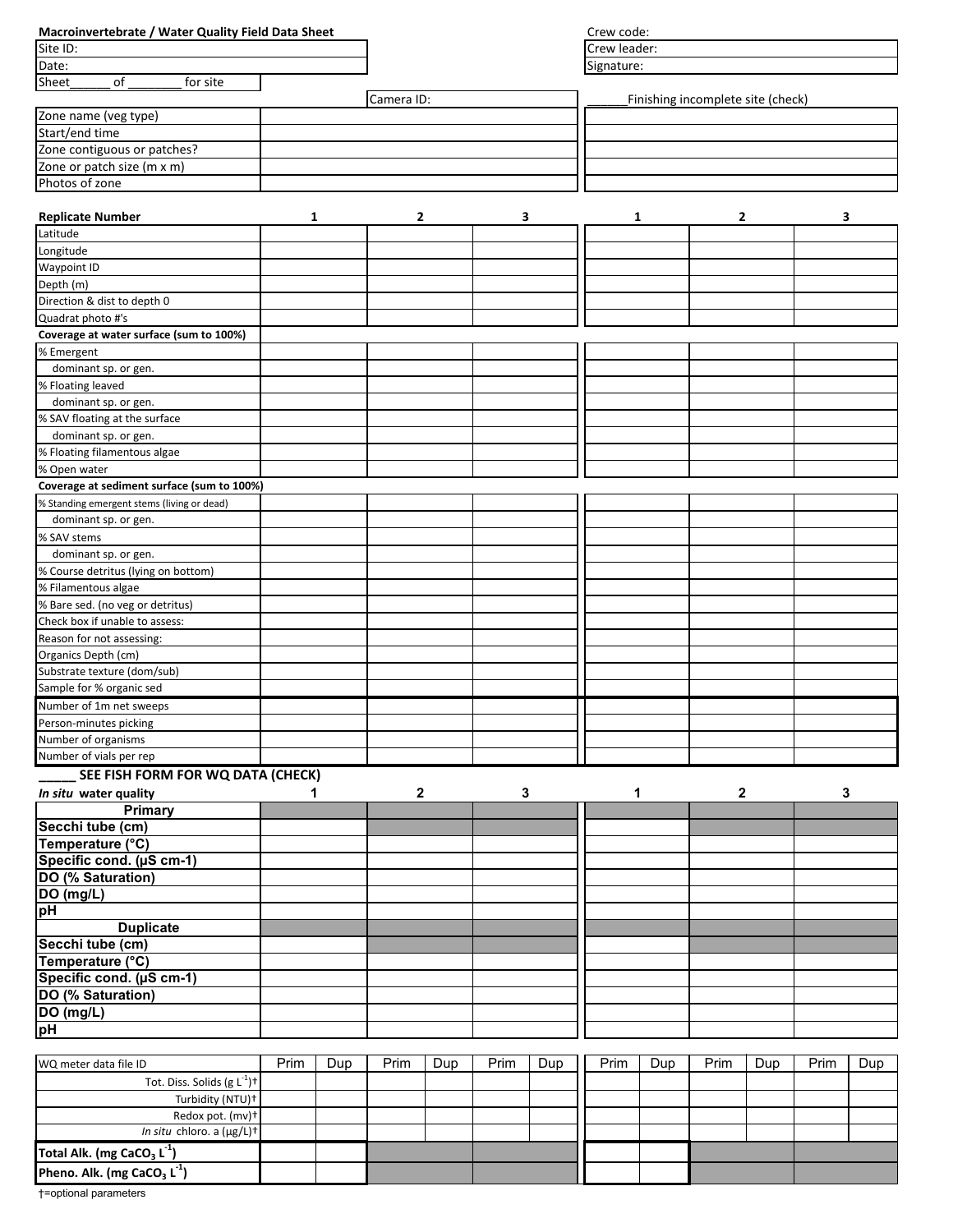| Site ID:<br>Sampling: initial<br>reset                                                                                                                                             |            |    |                |                  |                                    | Orientation to zone (parallel/perp/angle): |          |   |   |                                                         |                        |                                                                 | Crew code: |                    |                                                                           |          |
|------------------------------------------------------------------------------------------------------------------------------------------------------------------------------------|------------|----|----------------|------------------|------------------------------------|--------------------------------------------|----------|---|---|---------------------------------------------------------|------------------------|-----------------------------------------------------------------|------------|--------------------|---------------------------------------------------------------------------|----------|
| Site name (opt):<br>Net-rep #:                                                                                                                                                     |            |    | Date set:      |                  |                                    |                                            | Date ck: |   |   |                                                         | <b>Unkn/Vouch Jars</b> |                                                                 |            |                    |                                                                           |          |
| Zone name (veg type):                                                                                                                                                              |            |    |                | Fyke size: small |                                    | Time set:<br>large                         |          |   |   | Time ck:                                                |                        |                                                                 |            | <b>Collectors:</b> |                                                                           |          |
| Taxa (length in mm)                                                                                                                                                                |            | -1 | $\overline{2}$ | 3                | 4                                  | 5                                          | 6        | 7 | 8 | 9                                                       | 10                     | 11                                                              | 12         | 13                 |                                                                           | Comments |
|                                                                                                                                                                                    | TL.        |    |                |                  |                                    |                                            |          |   |   |                                                         |                        |                                                                 |            |                    |                                                                           |          |
|                                                                                                                                                                                    | TL         |    |                |                  |                                    |                                            |          |   |   |                                                         |                        |                                                                 |            |                    |                                                                           |          |
|                                                                                                                                                                                    | #          |    |                |                  |                                    |                                            |          |   |   |                                                         |                        |                                                                 |            |                    | Total                                                                     |          |
|                                                                                                                                                                                    |            |    |                |                  |                                    |                                            |          |   |   |                                                         |                        |                                                                 |            |                    |                                                                           |          |
|                                                                                                                                                                                    | TL         |    |                |                  |                                    |                                            |          |   |   |                                                         |                        |                                                                 |            |                    |                                                                           |          |
|                                                                                                                                                                                    | TL<br>#    |    |                |                  |                                    |                                            |          |   |   |                                                         |                        |                                                                 |            |                    | Total                                                                     |          |
|                                                                                                                                                                                    |            |    |                |                  |                                    |                                            |          |   |   |                                                         |                        |                                                                 |            |                    |                                                                           |          |
|                                                                                                                                                                                    | TL         |    |                |                  |                                    |                                            |          |   |   |                                                         |                        |                                                                 |            |                    |                                                                           |          |
|                                                                                                                                                                                    | TL         |    |                |                  |                                    |                                            |          |   |   |                                                         |                        |                                                                 |            |                    |                                                                           |          |
|                                                                                                                                                                                    | $\#$       |    |                |                  |                                    |                                            |          |   |   |                                                         |                        |                                                                 |            |                    | Total                                                                     |          |
|                                                                                                                                                                                    |            |    |                |                  |                                    |                                            |          |   |   |                                                         |                        |                                                                 |            |                    |                                                                           |          |
|                                                                                                                                                                                    | TL         |    |                |                  |                                    |                                            |          |   |   |                                                         |                        |                                                                 |            |                    |                                                                           |          |
|                                                                                                                                                                                    | TL         |    |                |                  |                                    |                                            |          |   |   |                                                         |                        |                                                                 |            |                    |                                                                           |          |
|                                                                                                                                                                                    | #          |    |                |                  |                                    |                                            |          |   |   |                                                         |                        |                                                                 |            |                    | Total                                                                     |          |
|                                                                                                                                                                                    |            |    |                |                  |                                    |                                            |          |   |   |                                                         |                        |                                                                 |            |                    |                                                                           |          |
|                                                                                                                                                                                    | TL         |    |                |                  |                                    |                                            |          |   |   |                                                         |                        |                                                                 |            |                    |                                                                           |          |
|                                                                                                                                                                                    | TL<br>$\#$ |    |                |                  |                                    |                                            |          |   |   |                                                         |                        |                                                                 |            |                    |                                                                           |          |
|                                                                                                                                                                                    |            |    |                |                  |                                    |                                            |          |   |   |                                                         |                        |                                                                 |            |                    | Total                                                                     |          |
|                                                                                                                                                                                    | TL         |    |                |                  |                                    |                                            |          |   |   |                                                         |                        |                                                                 |            |                    |                                                                           |          |
|                                                                                                                                                                                    | TL         |    |                |                  |                                    |                                            |          |   |   |                                                         |                        |                                                                 |            |                    |                                                                           |          |
|                                                                                                                                                                                    | #          |    |                |                  |                                    |                                            |          |   |   |                                                         |                        |                                                                 |            |                    | Total                                                                     |          |
|                                                                                                                                                                                    |            |    |                |                  |                                    |                                            |          |   |   |                                                         |                        |                                                                 |            |                    |                                                                           |          |
|                                                                                                                                                                                    | TL         |    |                |                  |                                    |                                            |          |   |   |                                                         |                        |                                                                 |            |                    |                                                                           |          |
|                                                                                                                                                                                    | TL         |    |                |                  |                                    |                                            |          |   |   |                                                         |                        |                                                                 |            |                    |                                                                           |          |
|                                                                                                                                                                                    | $\#$       |    |                |                  |                                    |                                            |          |   |   |                                                         |                        |                                                                 |            |                    | Total                                                                     |          |
|                                                                                                                                                                                    |            |    |                |                  |                                    |                                            |          |   |   |                                                         |                        |                                                                 |            |                    |                                                                           |          |
|                                                                                                                                                                                    | TL<br>TL   |    |                |                  |                                    |                                            |          |   |   |                                                         |                        |                                                                 |            |                    |                                                                           |          |
|                                                                                                                                                                                    | $\#$       |    |                |                  |                                    |                                            |          |   |   |                                                         |                        |                                                                 |            |                    | Total                                                                     |          |
|                                                                                                                                                                                    |            |    |                |                  |                                    |                                            |          |   |   |                                                         |                        |                                                                 |            |                    |                                                                           |          |
|                                                                                                                                                                                    | TL         |    |                |                  |                                    |                                            |          |   |   |                                                         |                        |                                                                 |            |                    |                                                                           |          |
|                                                                                                                                                                                    | TL         |    |                |                  |                                    |                                            |          |   |   |                                                         |                        |                                                                 |            |                    |                                                                           |          |
|                                                                                                                                                                                    | #          |    |                |                  |                                    |                                            |          |   |   |                                                         |                        |                                                                 |            |                    | Total                                                                     |          |
|                                                                                                                                                                                    |            |    |                |                  |                                    |                                            |          |   |   |                                                         |                        |                                                                 |            |                    |                                                                           |          |
| Anomalies: A=anchor worm B=black spot C=leeches D=deformities E=eroded fin F=fungus I=ich L=lesions N=blind P=parasites Y=popeye S=emaciated W=swirl scales T=tumor X=dead Z=other |            |    |                |                  |                                    |                                            |          |   |   |                                                         |                        |                                                                 |            |                    |                                                                           |          |
| Water depth at net frame (m):                                                                                                                                                      |            |    |                |                  | Water/Weather/Wind/Net Conditions: |                                            |          |   |   |                                                         |                        | Net sample efficiency (check, and indicate any problems below): |            |                    |                                                                           |          |
|                                                                                                                                                                                    |            |    |                |                  |                                    |                                            |          |   |   | Fished OK ______ Had Minor Problem_______ DID NOT FISH_ |                        |                                                                 |            |                    |                                                                           |          |
| Underwater Set? (circle): Yes No                                                                                                                                                   |            |    |                |                  |                                    |                                            |          |   |   |                                                         |                        |                                                                 |            |                    | Conditions: Net twisted, caught, obstructed, torn open, disturbed, Other: |          |
| Water depth above net frame: Set (m): _______ Pull (m):                                                                                                                            |            |    |                |                  |                                    |                                            |          |   |   |                                                         |                        |                                                                 |            |                    |                                                                           |          |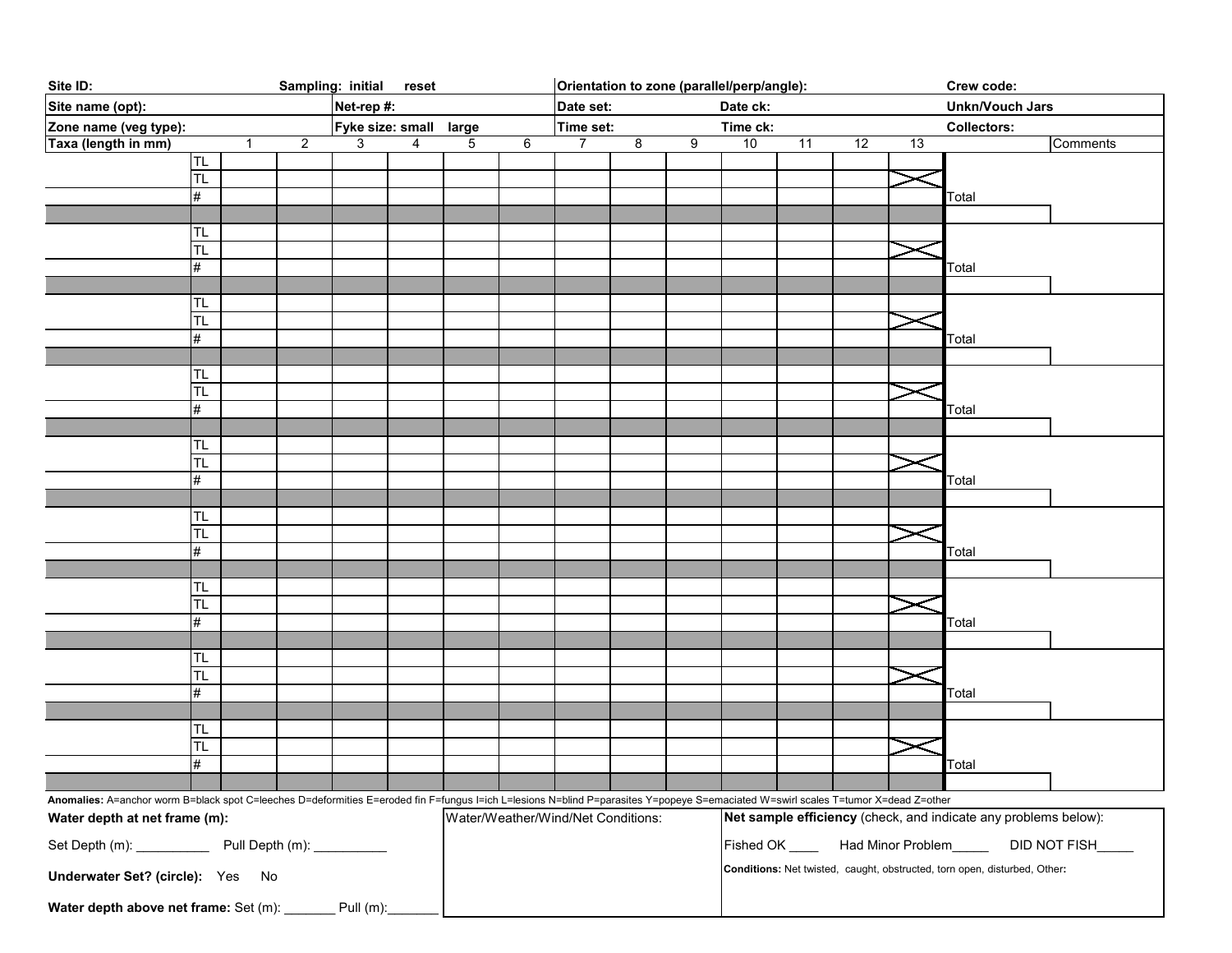| Taxa (length in mm)                                                                                                    | $\mathbf{1}$ | $\overline{a}$    | 3                   | 4 | 5                                   | 6                                                     | $\overline{7}$                             | 8 | 9 | 10                                    | 11 | 12      | 13                                 | Comments            |  |
|------------------------------------------------------------------------------------------------------------------------|--------------|-------------------|---------------------|---|-------------------------------------|-------------------------------------------------------|--------------------------------------------|---|---|---------------------------------------|----|---------|------------------------------------|---------------------|--|
| TL                                                                                                                     |              |                   |                     |   |                                     |                                                       |                                            |   |   |                                       |    |         |                                    |                     |  |
| TL                                                                                                                     |              |                   |                     |   |                                     |                                                       |                                            |   |   |                                       |    |         |                                    |                     |  |
| #                                                                                                                      |              |                   |                     |   |                                     |                                                       |                                            |   |   |                                       |    |         |                                    | Total               |  |
|                                                                                                                        |              |                   |                     |   |                                     |                                                       |                                            |   |   |                                       |    |         |                                    |                     |  |
| TL                                                                                                                     |              |                   |                     |   |                                     |                                                       |                                            |   |   |                                       |    |         |                                    |                     |  |
| TL                                                                                                                     |              |                   |                     |   |                                     |                                                       |                                            |   |   |                                       |    |         |                                    |                     |  |
| #                                                                                                                      |              |                   |                     |   |                                     |                                                       |                                            |   |   |                                       |    |         |                                    | Total               |  |
|                                                                                                                        |              |                   |                     |   |                                     |                                                       |                                            |   |   |                                       |    |         |                                    |                     |  |
| TL.                                                                                                                    |              |                   |                     |   |                                     |                                                       |                                            |   |   |                                       |    |         |                                    |                     |  |
| TL                                                                                                                     |              |                   |                     |   |                                     |                                                       |                                            |   |   |                                       |    |         |                                    |                     |  |
| #                                                                                                                      |              |                   |                     |   |                                     |                                                       |                                            |   |   |                                       |    |         |                                    | Total               |  |
|                                                                                                                        |              |                   |                     |   |                                     |                                                       |                                            |   |   |                                       |    |         |                                    |                     |  |
| TL<br>H                                                                                                                |              |                   |                     |   |                                     |                                                       |                                            |   |   |                                       |    |         |                                    |                     |  |
| #                                                                                                                      |              |                   |                     |   |                                     |                                                       |                                            |   |   |                                       |    |         |                                    | Total               |  |
|                                                                                                                        |              |                   |                     |   |                                     |                                                       |                                            |   |   |                                       |    |         |                                    |                     |  |
| H                                                                                                                      |              |                   |                     |   |                                     |                                                       |                                            |   |   |                                       |    |         |                                    |                     |  |
| H                                                                                                                      |              |                   |                     |   |                                     |                                                       |                                            |   |   |                                       |    |         |                                    |                     |  |
| #                                                                                                                      |              |                   |                     |   |                                     |                                                       |                                            |   |   |                                       |    |         |                                    | Total               |  |
|                                                                                                                        |              |                   |                     |   |                                     |                                                       |                                            |   |   |                                       |    |         |                                    |                     |  |
| TL                                                                                                                     |              |                   |                     |   |                                     |                                                       |                                            |   |   |                                       |    |         |                                    |                     |  |
| ΤL                                                                                                                     |              |                   |                     |   |                                     |                                                       |                                            |   |   |                                       |    |         |                                    |                     |  |
| #                                                                                                                      |              |                   |                     |   |                                     |                                                       |                                            |   |   |                                       |    |         |                                    | Total               |  |
|                                                                                                                        |              |                   |                     |   |                                     |                                                       |                                            |   |   |                                       |    |         |                                    |                     |  |
| TL                                                                                                                     |              |                   |                     |   |                                     |                                                       |                                            |   |   |                                       |    |         |                                    |                     |  |
| TL                                                                                                                     |              |                   |                     |   |                                     |                                                       |                                            |   |   |                                       |    |         |                                    |                     |  |
| #                                                                                                                      |              |                   |                     |   |                                     |                                                       |                                            |   |   |                                       |    |         |                                    | Total               |  |
|                                                                                                                        |              |                   |                     |   |                                     |                                                       |                                            |   |   |                                       |    |         |                                    |                     |  |
| <b>General info</b>                                                                                                    |              |                   |                     |   | <b>Vegetation/Quadrat</b>           |                                                       |                                            |   |   | <b>In situ Water Quality</b>          |    |         |                                    |                     |  |
| Veg Zone:<br>Zone or patch size (m x m):                                                                               |              | Contig. or patch? |                     |   |                                     |                                                       | Coverage at water surface (sum to 100%)    |   |   |                                       |    | Primary | Duplicate                          |                     |  |
|                                                                                                                        |              |                   |                     |   | % Emergent                          |                                                       |                                            |   |   | Temp (C)<br>Scond(uS)                 |    |         |                                    | Meter data file ID: |  |
| Direction & distance (m) to depth 0:                                                                                   |              |                   |                     |   | dominant sp. or gen.                |                                                       |                                            |   |   | $DO(\% )$                             |    |         |                                    | Redox(mV)<br>Chl a  |  |
| Organics depth (cm):                                                                                                   |              | Long:             |                     |   | % Floating leaved                   |                                                       |                                            |   |   | DO(mg/L)                              |    |         |                                    | Pheno Alk           |  |
|                                                                                                                        |              |                   |                     |   |                                     | dominant sp. or gen.<br>% SAV floating at the surface |                                            |   |   | <b>Tot Alk</b>                        |    |         |                                    | Turbidity (ntu)     |  |
|                                                                                                                        |              |                   |                     |   |                                     | dominant sp. or gen.                                  |                                            |   |   | pH                                    |    |         |                                    | TDS                 |  |
| Greater Lat:<br>GPS# Lat:<br>GPS Unit ID:<br>Camera ID (if fish pictures taken):<br>Quadrat Photo #'s:<br>Zone Photos: |              |                   |                     |   | % Floating filamentous algae        |                                                       |                                            |   |   | Secchi Tube (cm)                      |    |         |                                    |                     |  |
|                                                                                                                        |              |                   |                     |   | % Open water                        |                                                       |                                            |   |   |                                       |    |         |                                    |                     |  |
|                                                                                                                        |              |                   |                     |   |                                     |                                                       | Coverage at sediment surface (sum to 100%) |   |   | $\mathcal{P}$<br>Substrate texture: 1 |    |         |                                    |                     |  |
|                                                                                                                        |              |                   |                     |   |                                     |                                                       | % Standing emergent stems (living or dead) |   |   |                                       |    |         |                                    |                     |  |
|                                                                                                                        |              |                   |                     |   | dominant sp. or gen.                |                                                       |                                            |   |   |                                       |    |         | SEE BUG FORM FOR WQ DATA           |                     |  |
|                                                                                                                        |              |                   |                     |   | % SAV stems                         |                                                       |                                            |   |   |                                       |    |         | Sample for %organic sed (optional) |                     |  |
|                                                                                                                        |              |                   |                     |   | dominant sp. or gen.                |                                                       |                                            |   |   | Notes:                                |    |         |                                    |                     |  |
| Sample Vol for lab WQ:<br>SRP<br>TP (opt)<br>NO <sub>3</sub>                                                           |              |                   |                     |   | % Course detritus (lying on bottom) |                                                       |                                            |   |   |                                       |    |         |                                    |                     |  |
| NH <sub>4</sub>                                                                                                        |              |                   | % Filamentous algae |   |                                     |                                                       |                                            |   |   |                                       |    |         |                                    |                     |  |
| TN (opt)                                                                                                               |              |                   |                     |   | % Bare sed. (no veg or detritus)    |                                                       |                                            |   |   |                                       |    |         |                                    |                     |  |
| Other:                                                                                                                 |              |                   |                     |   | Check box if unable to assess:      |                                                       |                                            |   |   |                                       |    |         |                                    |                     |  |
| Chlorophyll filter (y/n)                                                                                               |              |                   |                     |   | Reason for not assessing:           |                                                       |                                            |   |   |                                       |    |         |                                    |                     |  |
|                                                                                                                        |              |                   |                     |   |                                     |                                                       |                                            |   |   |                                       |    |         |                                    |                     |  |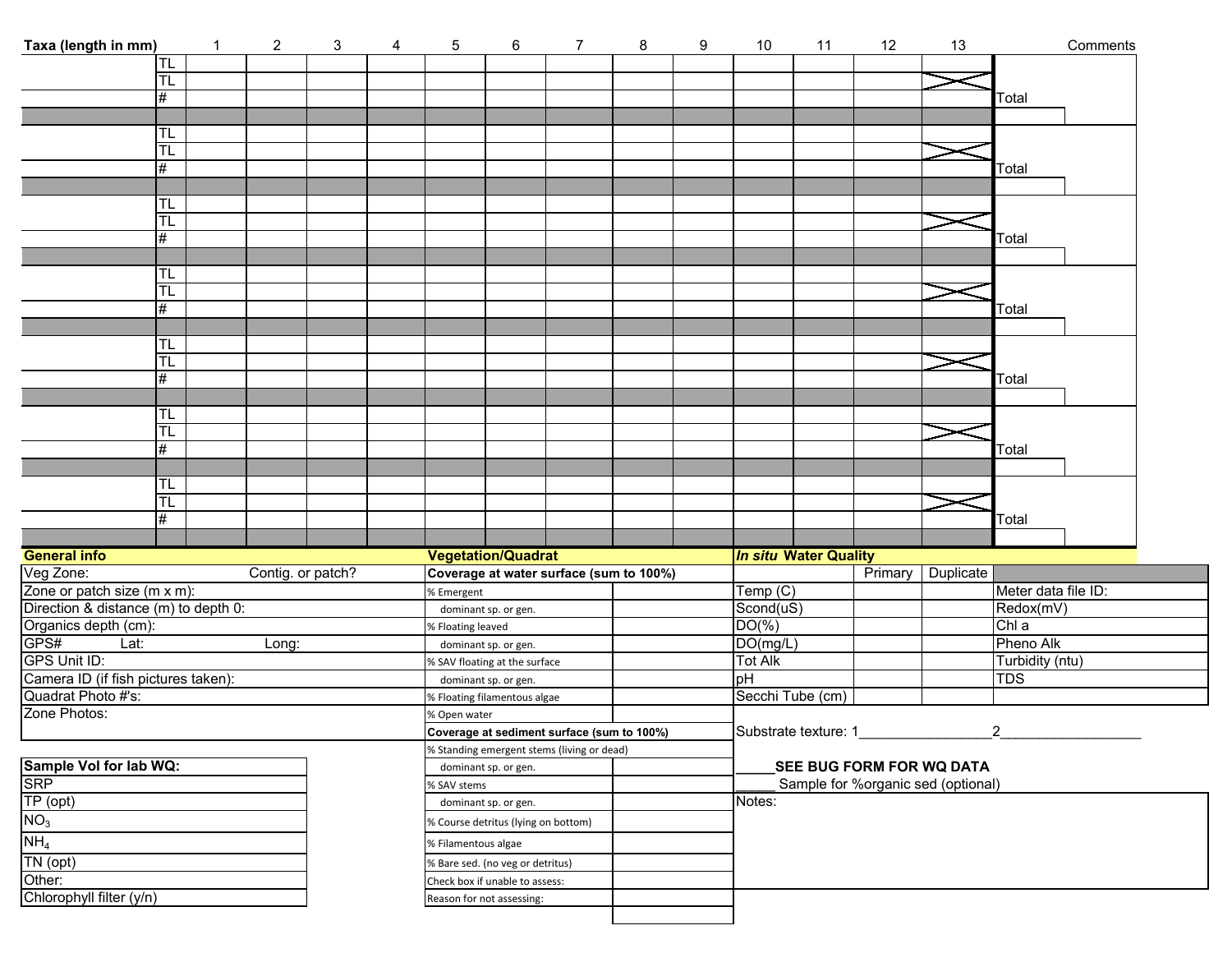### **Codes for Data Sheets:**

| Label Protocol: | Site ID (from map)    |
|-----------------|-----------------------|
|                 | Zone name             |
|                 | Rep number & net size |
|                 | Waypoint #            |

Date (month DD, YY) Jar  $x$  of  $X$  (if multiple jars per sample or net) Crew code Crew chief name

## Part II

# **1 Vegetation zones**

**Typha**: Typha (cattail) **Lily**: Nuphar-Nyphaea (water lily, combined) **In Schoen**: Inner (dense) Schoenoplectus (bulrush) **Out Schoen**: Outer (sparse) Schoenoplectus (bulrush) **Pelt-Pont**: Peltandra-Sagittaria-Pontederia (arrow-arum-arrowhead-pickerel weed) **OW**: open water **Sparg**: Sparganium (bur-reed) **Mead**: Wet meadow **SAV: Submersed aquatic vegetation Bog**: Floating bog mat

**2 Substrate Composition** *Choose dominant, subdominant, sub-sub dominant (if necessary)*

*Mineral substrates* **CL**: Clay (sticky) **SL**: Silt (silky smooth) **SD**: Sand (gritty, grainy) **GR**: Gravel (4 mm to quarter) **PB**: Pebble (quarter to fist-size) **CB**: Cobble (fist-size to basketball) **BL**: Boulder (> basketball to small car size)

### *Organic substrates*

**MU**: Muck (black ooze, plant particles not discernable)

**PT**: Peat (thick mat of partially-broken-down plant particles of bog plants)

**DT**: Detritus (plant remains from previous winter, typically reeds, cattails)

**WD**: Wood (write note if thick wood chips)